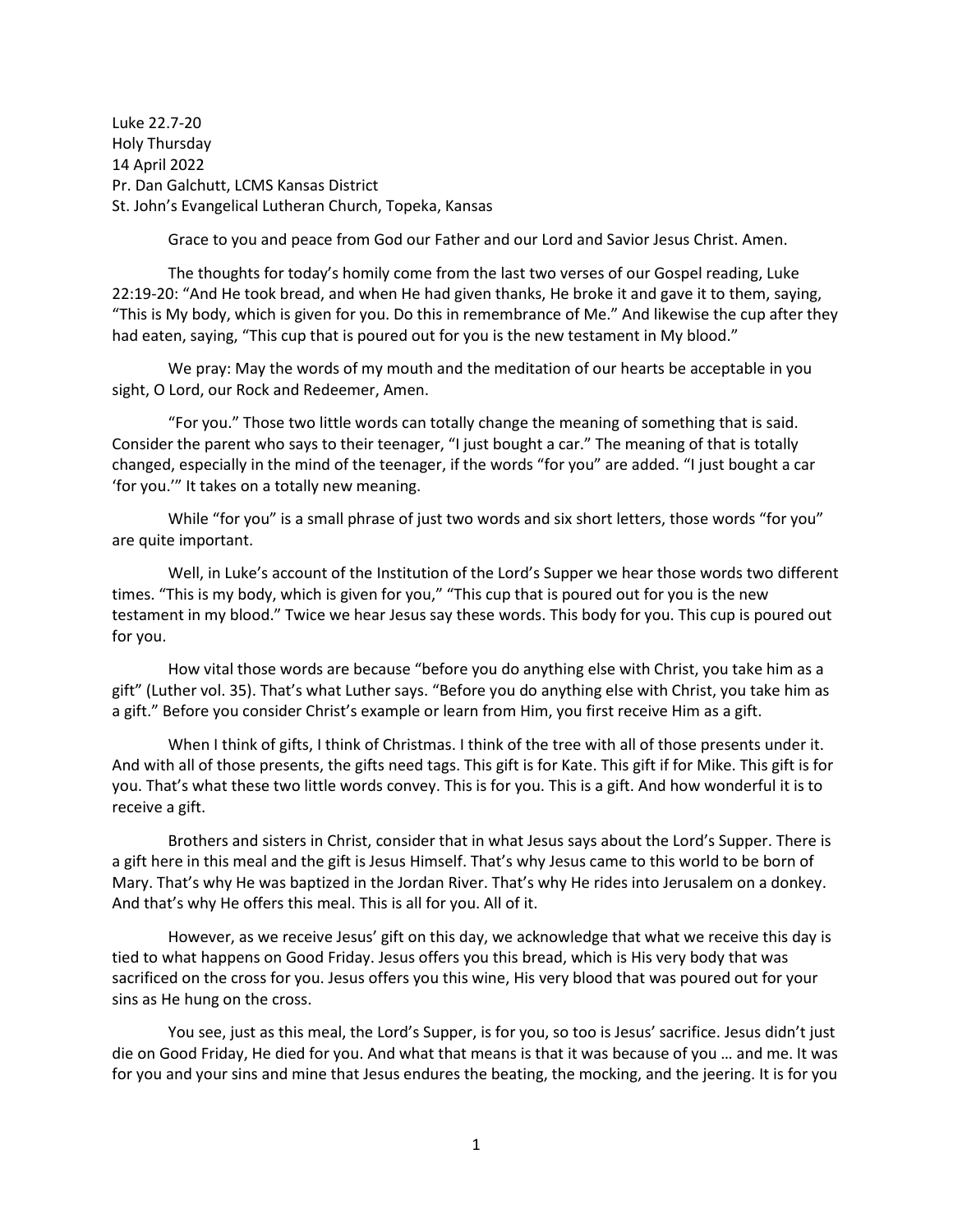that Jesus suffers the pain and anguish of the cross. This is for you. So that your rebellion could be traded for His righteousness. So that your sins, which are many, would be forgiven.

Especially during these days, it's proper for us to reflect on our sins for which Jesus went to the cross. For your impatience with your spouse. For your dishonoring of your parents. For your avoidance of dealing with what your children need most. For your gossip about that juicy situation. For your thoughts about what belongs to your neighbor. For your … For you.

Jesus died to atone for these your sins so that your sins could be covered by His blood and so that you could be covered in the robe of His righteousness. That is why Jesus does what He does. It is all for you. Do you see how significant this is, how significant these two little words "for you" are?

And so, God forgive us for those times when we've thought of Jesus' death and resurrection as something far-off. And God help us never to think of this as something distant from us, because it's not. Jesus is for you.

The other day I was walking through a Christian bookstore. The ad on the radio was promoting all kinds of resources for Easter. At least three different times it struck me that the ad kept talking about the resurrection story. Now, the story of Jesus' Death and Resurrection is huge. It's the most significant thing that's happened in the history of the world. But if it's just a story, if it's just a fact in history, that's not enough. If it's not for you, then it doesn't help you out. This is what I mean when I say God help us to never think of this as something distant which happened a long time ago on the other side of the world.

It's got to be more than just a story as the Apostle Paul writes in Romans, "For I am not ashamed of the gospel, for it is the power of God for salvation to everyone who believes" (Romans 1:16). The Gospel is the power of God for salvation to everyone who believes. The fact of the matter is that the Gospel, if it is truly to be Gospel, must be delivered to you. And it must do something to you. And it must be something for you.

You see, you've got to be Gospel-ed. And the Lord's Supper which Jesus instituted for us on this night, this is the very special way that Jesus moves us beyond just a story, to something that truly matters for you and does something to you – today.

Jesus, in giving Himself to you in this meal – His very body and blood – delivers the power of the Gospel to you here and now. This isn't just your remembering about something that happened 2000 years ago. This is Jesus Gospel-ing you. He is delivering to you the power of God as you receive what He sacrificed on the cross. He will actually give you that – His very body and blood – in, with, and under the bread and wine.

Jesus does this for you and for your salvation. He comes to you today with this amazing gift to forgive your sins and to cleanse you from all unrighteousness. To create a clean heart in you and me. And that is precisely what happens here today and as often as you eat this bread and drink this cup.

And we should spend a little time considering those words, "as often as you do this" because over the last several years, and especially the last couple, some people have been asking if we Christians really need to gather. And I'm not talking about what we're allowed to do. I'm talking about the fact that many of our neighbors see what happens here as less important than they did years ago. Most in our culture either think, or at least question, whether church is essential. What happens here today declares otherwise. Because today the God who took on our flesh, gives His flesh and blood for us Christians to